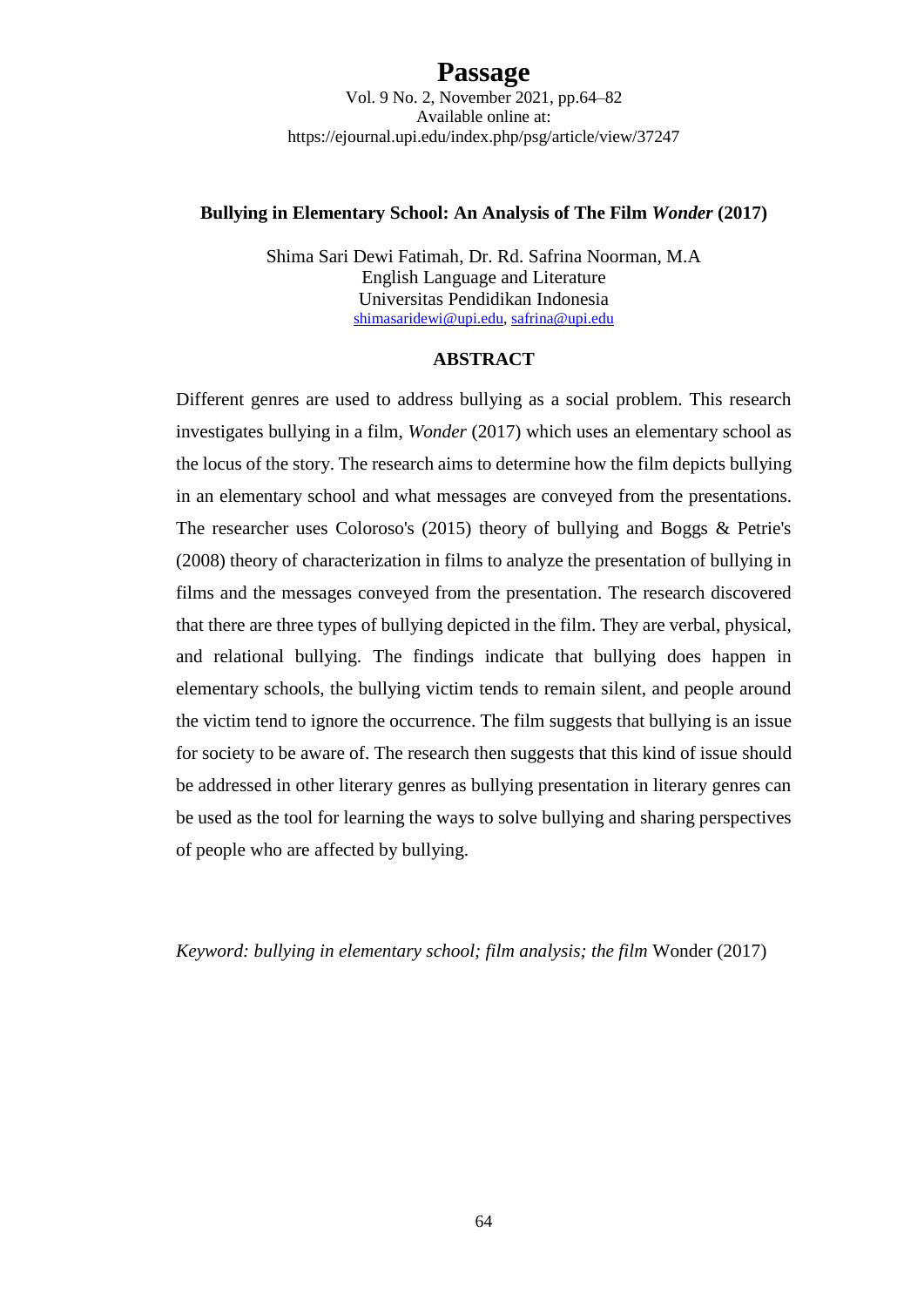### **INTRODUCTION**

Everyone needs to maintain social relationship. In the process of maintaining social relationships, misunderstandings can occur. The causes of misunderstanding can be from different backgrounds, different perspectives, or different physical looks. Differences can result in conflicts such as group conflicts. For example, school brawl, which may happen among members of a group or between groups. There are various causes of conflicts. One of them is bullying. According to Farrington (1993), bullying is repeated oppressions, psychological or physical, of a less powerful person by a more powerful one. This means when one party feels more powerful than the other party there is a possibility for bullying to happen.

Anyone may experience the act or form of bullying, including children in elementary schools. School is one of the places where children may experience oppression in a form of bullying. There are cases of bullying in elementary schools. The study conducted by Shetgiri (2013) indicated that bullying was prevalent in the United States. The study reported that the types of bullying have not changed much but the frequency of bullying has slightly decreased throughout the 1990s to the early 2000. However, the impact of bullying has not significantly changed. However, according to the data assembled by School Crime Supplement (2017), among 24,650,000 students aged 12-18 in the United States in 2016, 20% of them victims of bullying. 13% experienced acts of bullying in the form of insults, 13,3% experienced rumors, 3,9% was threatened with harm, 5,3% was pushed, shoved, tripped, or spat on, 1,9% was asked to try or do things they did not want to do, 5,2% was excluded from activities on purpose, and 1,4% had their belongings damaged or destroyed. The data also show that the ratio of males as the victim of bullying was higher than females.

According to Fauzia and Rahmiaji (2019) in their study, in 2018, the police received 966 bullying reports. The police could only handle 347 cases through law enforcement or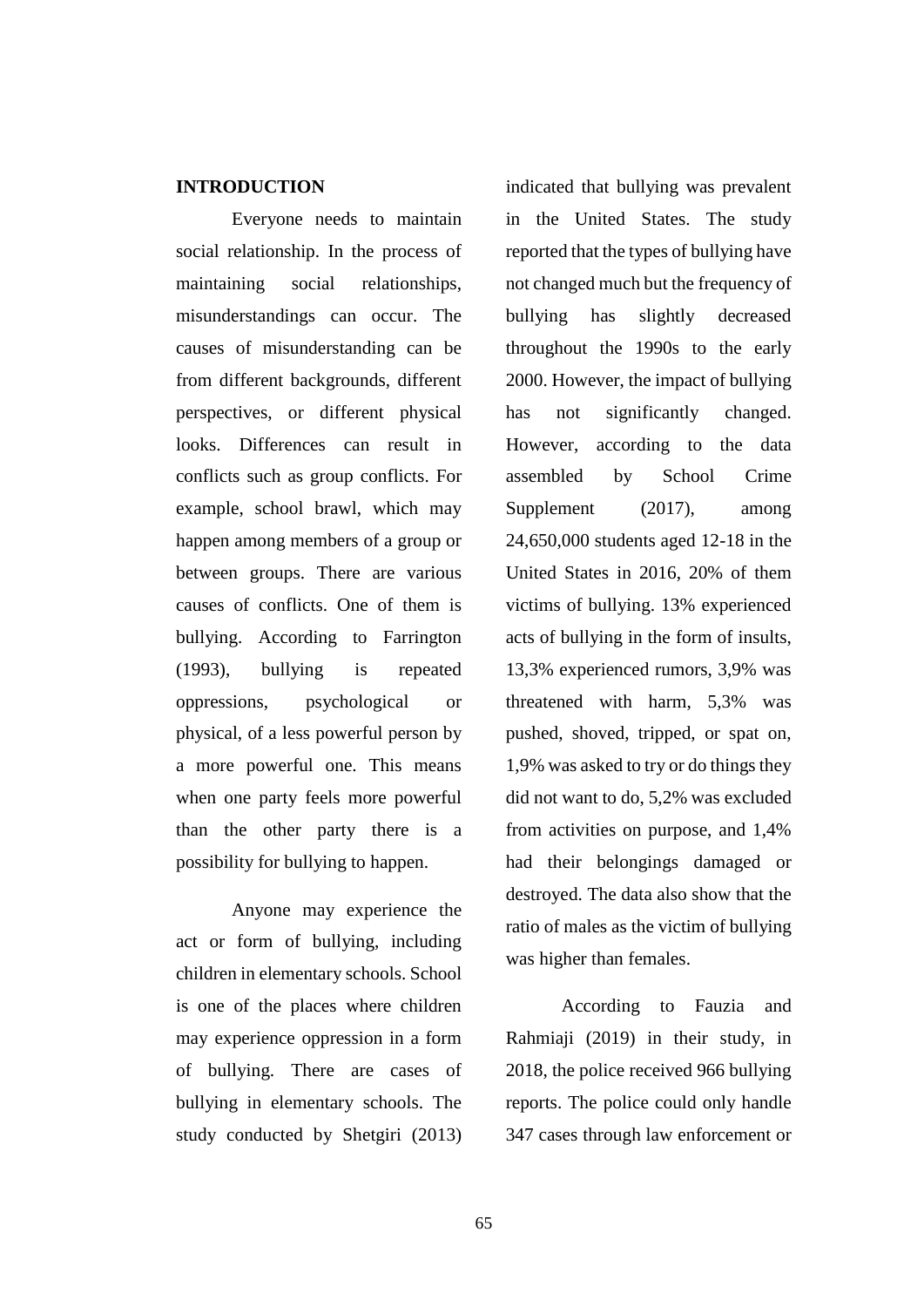mediation between the victims and the bullies. Sugiati (2019) found in her study that 64% of the study participants confessed that they experience bullying, which might make them feel inferior. Based on the result of the studies, the cases reported to the police and the subjects' responses to bullying are only the tip of the iceberg. It does not cover all the other possible effects which affect not only their self-esteem but also their physical and mental health.

Based on the previous studies, their findings indicate that the issue of bullying needs to be raised more and represented in media for children. This is the topic the film *Wonder (2017)*  brought up where it reflects on the series of bullying, especially body shaming which reflected the reality. The problem that is shown through this movie is how bullying impacts not only adults but also children in elementary school. As stated by Esch (2008), the act of teasing, mockery, and bullying which presented in children's literature may provide acceptable insight to the viewer on changeable kinds of bullying and the

arise problem that may occur, along with the resolution for avoiding as a victim. Esch (2008) also stated that children may build a connection with the characters from the story and how are their feelings which can boost their self-confidence, empathy, and insight.

Studies about bullying in children's literature may help to raise awareness about how bullying impacts children. Thus, this research will present bullying among the elementary school students presented in the film *Wonder* followed by the messages that are being delivered from the film by using the theories of bullying by Coloroso (2015) and theory of characterization in films by Boggs and Petrie (2008).

### **METHODOLOGY**

The research is qualitative since the purpose of this research is to see how bullying in an elementary school is being presented through the characters of the film *Wonder*. Leavy (2017) states that a qualitative approach is used to locate the subjective experiences of people and the value of a meaning, which permits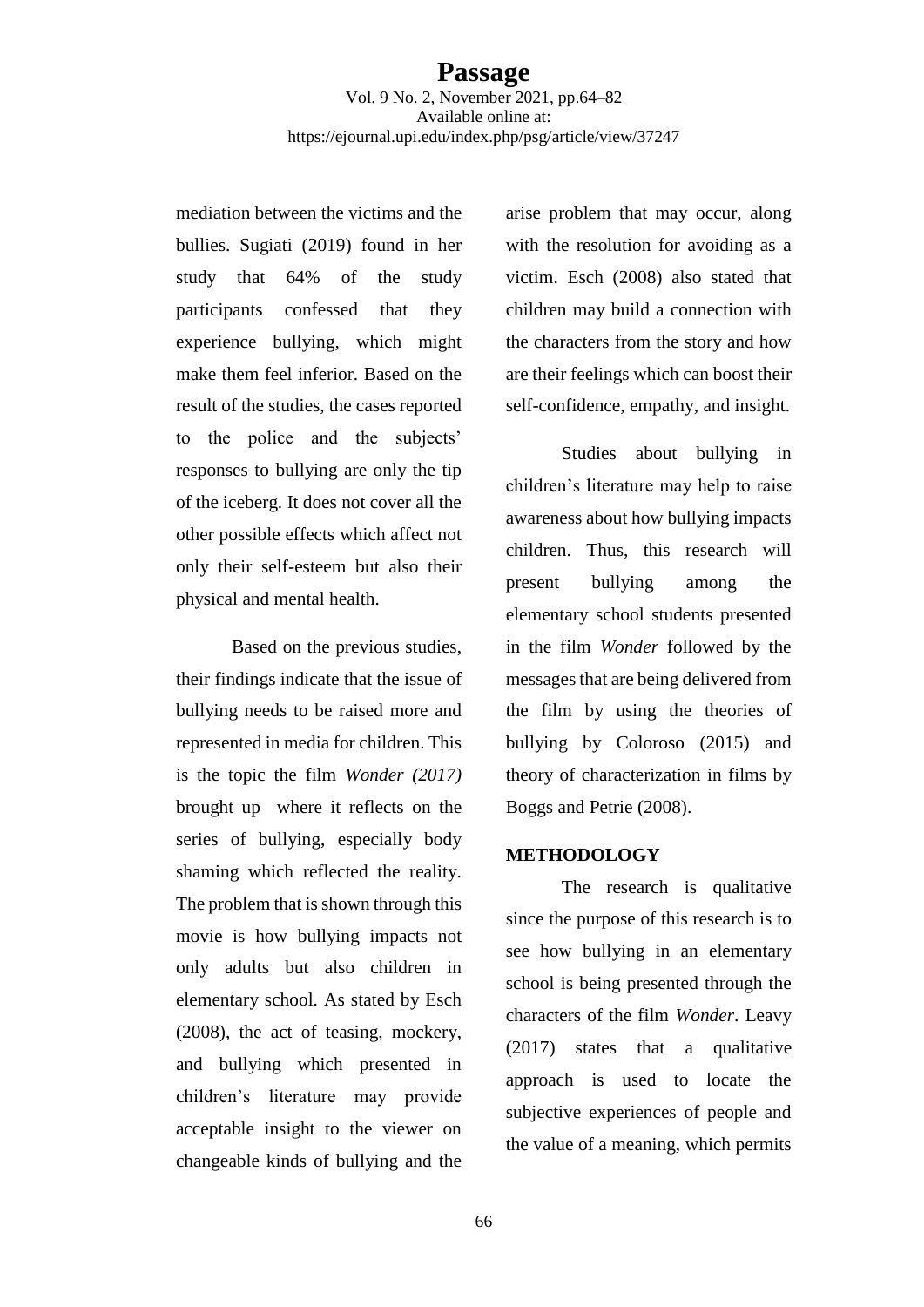the research to construct a solid understanding of a chosen topic and to unpack the value that people use to explain their activities, situations, circumstances, people, or objects. Therefore, this research is qualitative because it analyzes the scenes to explore the act of bullying in elementary school presented in the film.

Textual analysis is conducted as the tool to analyze the data of this research. As McKee (2001) explains, textual analysis as the methodology is a way to gather and analyze the information in academic research. The data are in the form of dialogue and scenes collected from the film, which is why textual analysis is the applicable analysis for this research.

The source of data is the film *Wonder* which is released in 2017. The film is directed by Chobsky and adapted from a novel with the same title written by R.J Palacio in 2012. The film was produced by Lionsgate in the United States with a runtime of 113 minutes.

There were two reasons that the film *Wonder* was chosen as the subject for the research. First, the film raised the issue of bullying which was still current and touched on the issue of acceptance of people with deformities. These two issues are sensitive and are not openly discussed with children in Indonesia. Second, the film also presents bullying among elementary school students. Based on the researcher's experience, in elementary schools students, are usually unaware of bullying. They might take it for granted as if bullying is part of daily activities. Some even think it is just practical jokes or pranks. Even worse, adults often do not take bullying seriously as well. Therefore, a film presenting bullying in elementary school is worth investigating so that learnings can be made.

The data are collected from scenes of the film *Wonder*. The data which are in the form of dialogue and shots were taken from six selected scenes that contained the act of bullying in an elementary school. The data were analyzed based on the characteristics and types of bullying.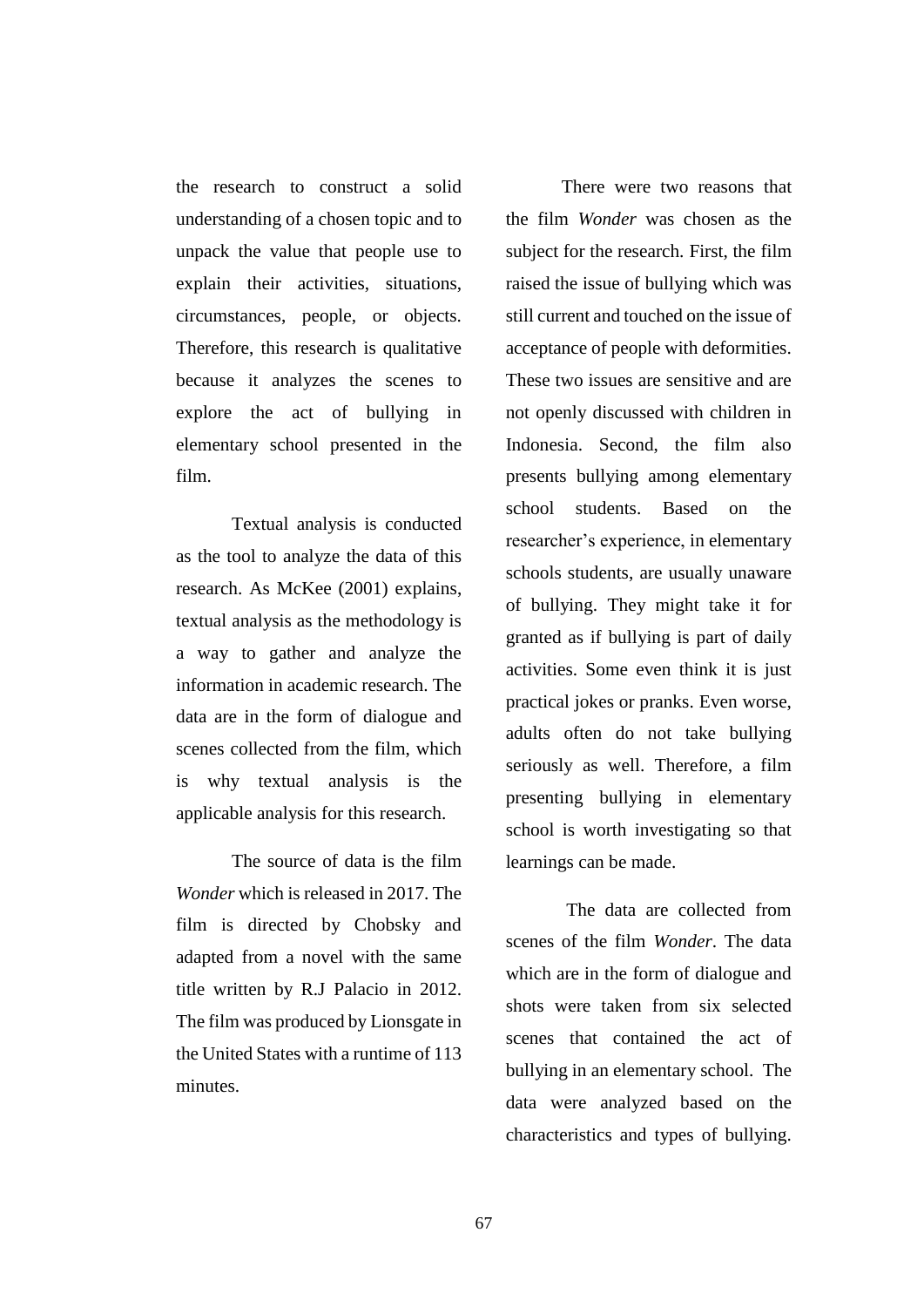They are adapted from Coloroso (2015). The types of bullying, according to Coloroso (2015) are verbal bullying, physical bullying, and relational bullying. Meanwhile the characteristics of bullying, according to Coloroso (2015) are a sense of entitlement, an intolerance toward differences, and the liberty to exclude. The two theories about bullying proposed by Coloroso (2015) helped the researcher to identify the act of bullying and make meanings from them. For the film element, the researcher uses the theory of characterization in films proposed by Boggs & Perrie (2008)

### **FINDINGS AND DISCUSSION**

The results from the analyzed data show that bullying in elementary school was presented in the film *Wonder* through characters who bully verbally, physically, and relationally or socially. Characterization was analyzed using the theory from Boggs and Petrie (2008) of characterization in films. The characterization occurred in different types of bullying. The different types of bullying were identified by applying the theory of

bullying from Coloroso (2015). The characters represent aspects of bullying such as the victim, bullies, the bystanders, and the family of the victim as well It is also indicated that there are underlying messages concerning the importance of being aware of bullying. The film also implies that bullying can happen anywhere even in elementary schools. The findings will be presented in two sections. They are characterization and the messages delivered from the film.

# **Characterization in different types of bullying.**

To examine how bullying is presented in the film, the researcher uses the theory of characterization from Boggs and Petrie (2008) which consists of characterization analysis. Characterization analysis was initiated by identifying bullying scenes which are found to occur in six scenes: School Tour scene, First Day of School scene, Halloween scene, Lunch at the Cafeteria scene, Science Project Fair Assignment scene, and Drawing & Photoshopped Picture scene. After the scenes are established,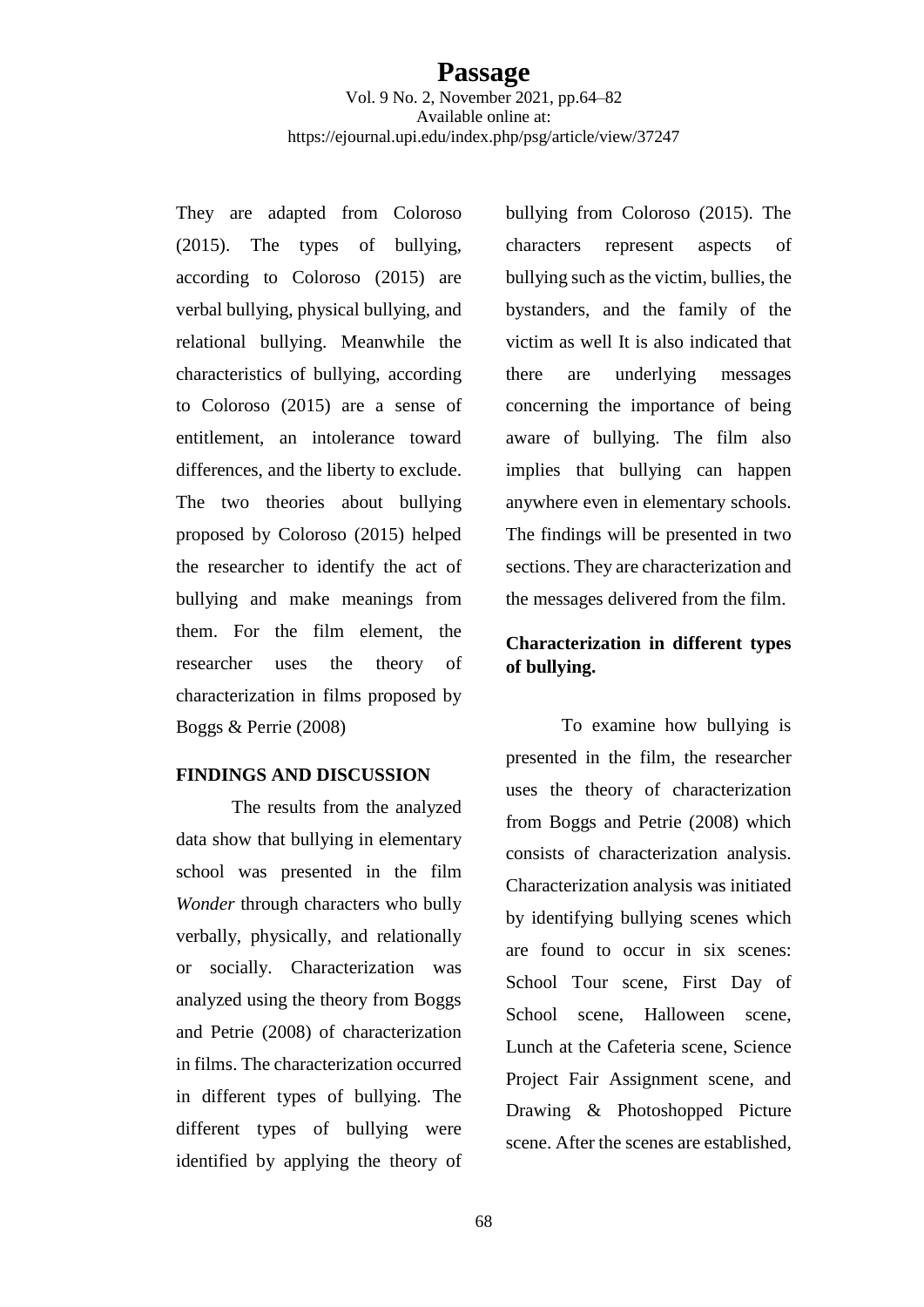different types of bullying were identified. They are verbal, physical, and relational. Hence, this section will present characterization based on the types of identified bullying in the selected scenes.

# **Characterization in Verbal Bullying.**

**A. Verbal Bullying in School Tour scene.** 



**Figure 4. 1– Julian thought about Jack-Will and Auggie's failure in science. (00:08:27)**

In Figure 4.1 there are three characters, Auggie, Jack-Will, and Julian facing the camera. The other two characters, Jack-Will and Auggie were shot from behind. The third verbal bullying appeared in Julian's utterance which said "Hey maybe you could fail together." It refers to Auggie and Jack-Will. While Auggie was implied in the utterance because he was new and facially deformed, Jack-Will was implied because Julian knew he was lacking in Science. Therefore, Julian's utterance is also considered verbal bullying

# **B. Verbal Bullying in First Day of School Scene.**

In the First Day of School scene, it presents all the elementary students' character. The scene depicts Auggie's first day as a new student at a public school. Due to his condition, Auggie's physical appearance caught students' attention which showed in various forms of reaction. Some of the reactions were identified as verbal bullying.



#### **Figure 4. 2- – Julian commented about the way Auggie eats. (00:19:23)**

Figure 4.2 presents two characters, Julian and Auggie in the cafeteria. Julian's utterance as displayed in the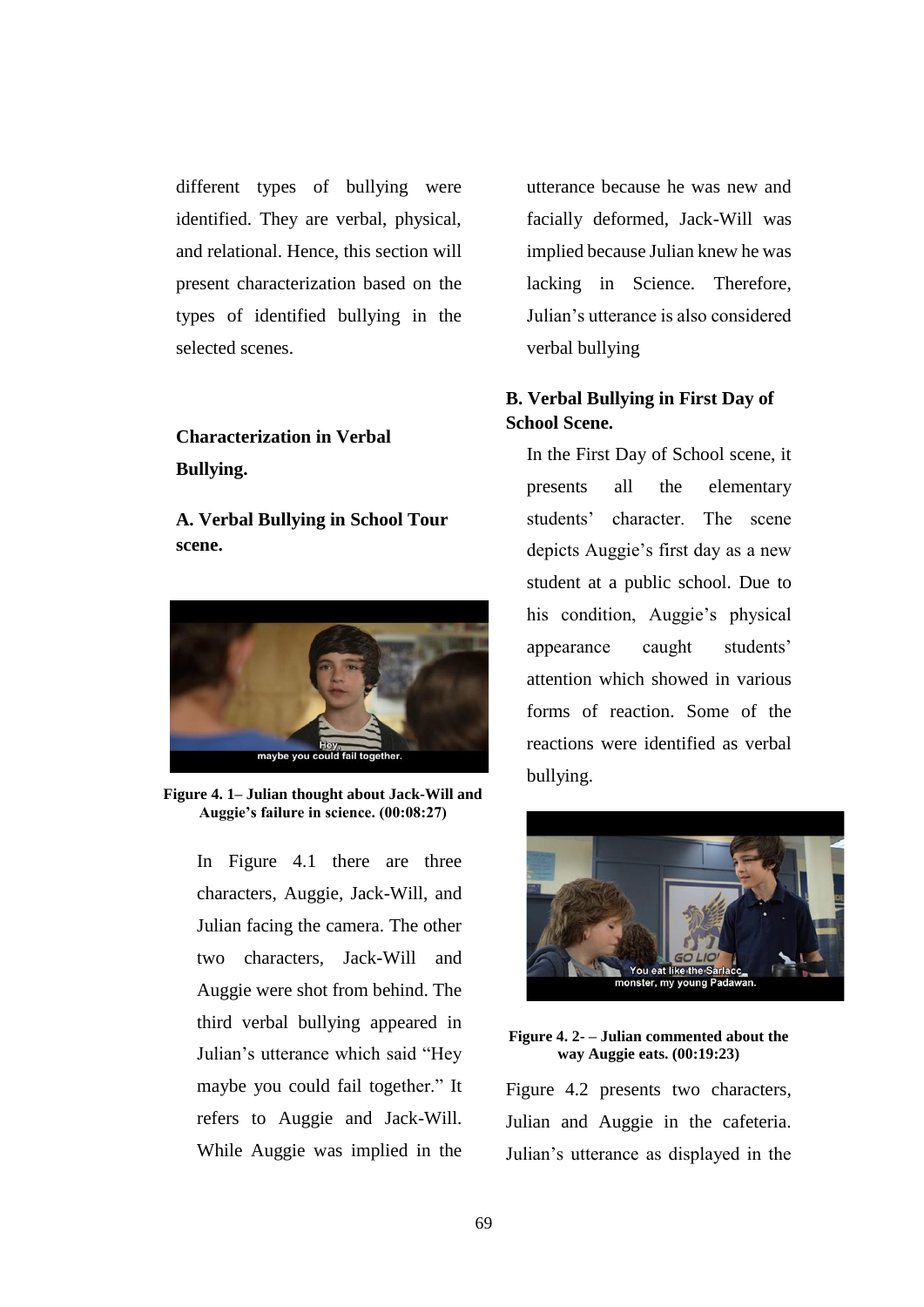subtitle stated "You eat like the Sarlacc monster, my young Padawan." when Julian came into Auggie who was sitting alone. Julian used the reference Sarlacc monster which is a hideous creature character in Star Wars' film series to describe how Auggie eats. Based on the film *Star Wars Episode VI: Return of the Jedi* (1983), Monster Sarlacc is a hazardous carnivore creature that eats human bodies with its tentacled maw. Julian compares Auggie's usual practice which has no disability with other dreadful characters' habits. Due to the illustration on how Julian refers to Auggie as Monster Sarlacc for the way he eats is formed as an insult which included as verbal bullying.

# **C. Verbal Bullying in Halloween Scene.**

The characters Auggie, Julian, Jack-Will, Amos, and Miles were seen in the scene. Halloween was Auggie's favorite holiday since he could go to school by hiding his facial deformity with a Halloween costume. Students touched him without feeling afraid of his appearance. Turns out, Auggie

found Jack-Will, his only best friend, was talking about Auggie along with Julian and other boys about his appearance.



**Figure 4. 3 – The boys were talking about Auggie. (00:45:15)**

Figure 4.3 presents the characters Julian, Jack-Will, Amos, and Miles. The boys were talking about Auggie's facial deformity. The dialogue between Julian, Miles, and Amos is written as follows:

```
 Miles: "It does look like 
him."
```
Julian: "This part, right?"

Amos: "Yeah."

Miles: "I mean, he's always reminded me, like, **the shrunken head**, you know?"

Amos: "Or an **Orc.**"

Miles: "Yeah"

Julian: "If I looked like him, I'd swear I'd put a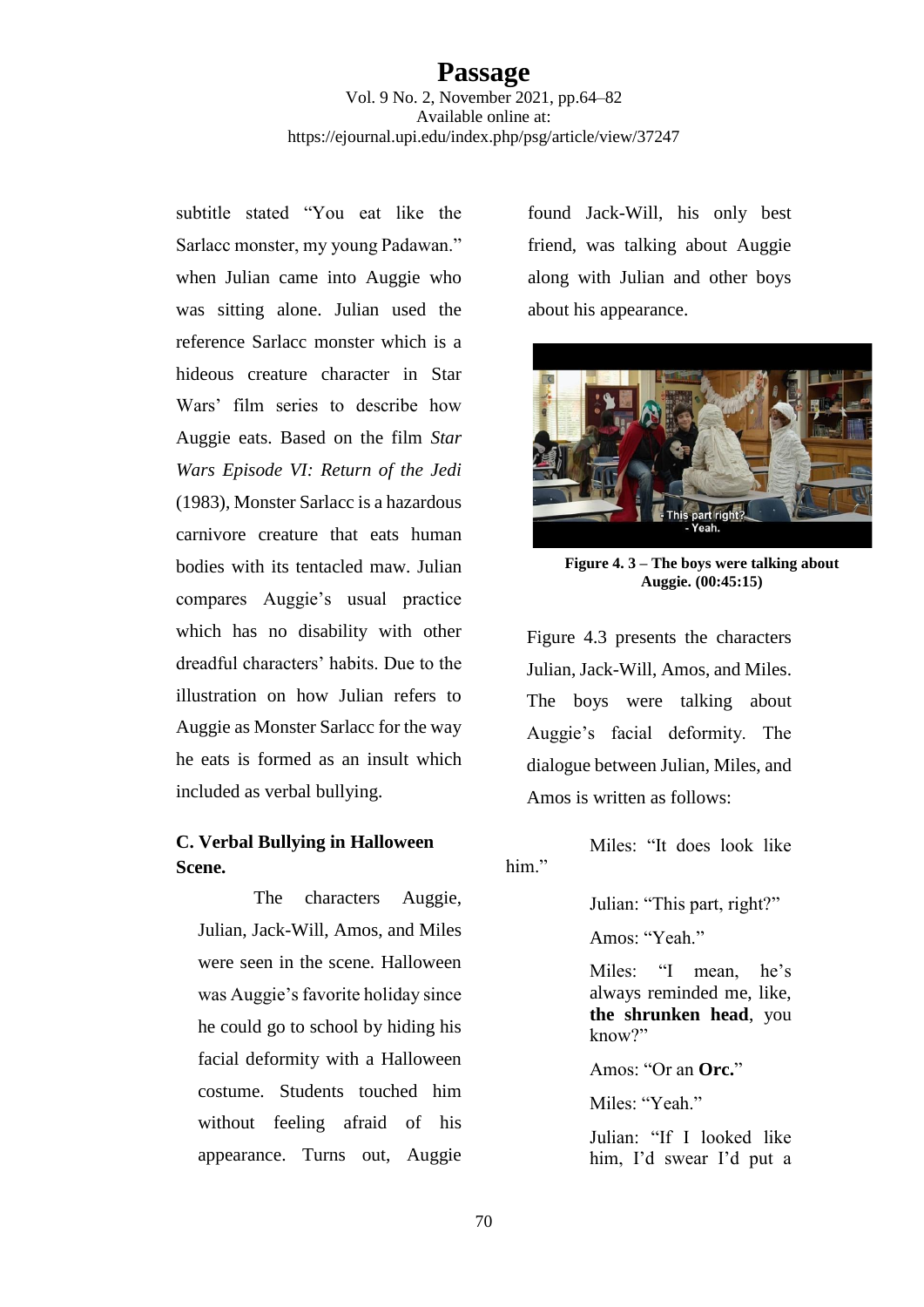hood over my face every day."

Julian, Amos, and Miles brought a costume which is the Darth Sidious head costume. The utterance "I mean, he's always reminded me, like, the shrunken head, you know?'' "Or an Orc." *is* indicated as verbal bullying as Miles & Amos referred to Auggie's facial deformity with hideous creatures such as shrunken head and orc. Based on a web thecollector.com, Shrunken Head or *tsantsas* are human head which severed as a trophy by tribal cultures in myriad ways. Meanwhile Orc, according to Merriam Webster, is a mythical creature of horrid form or aspect. Based on the two explanations about the reference used by Miles and Amos are considered as verbal bullying since they compared the creatures with Auggie. Julian's utterance "If I looked like him, I'd swear I'd put a hood over my face every day." is included as verbal bullying with harsh criticism. Therefore, there might be an intention from Julian, Amos, and Miles to insult Auggie by referring to his condition

with dreadful creatures and harsh opinions about Auggie's facial deformity.

# **D. Verbal Bullying in Science Fair Project Assignment scene.**



# **Figure 4. 4 – Julian confronted Jack-Will. (01:08:56)**

Figure 4.4 presents two characters, Jack-Will and Julian when Julian confronts Jack-Will about the science fair project group. Julian's utterance as depicted in the subtitle "Why not? Do you really wanna be partners with that freak?" refers to Auggie as 'that freak' since Jack-Will chose to be partners with Auggie instead of with Julian and Amos. Coloroso (2015) asserts calling names is one form of verbal bullying. Therefore, the dialogue spoken by Julian is indicated as verbal bullying. As Julian's utterances depict his disagreement of Jack-Will's refusing his decision proves his sense of entitlement to influence others as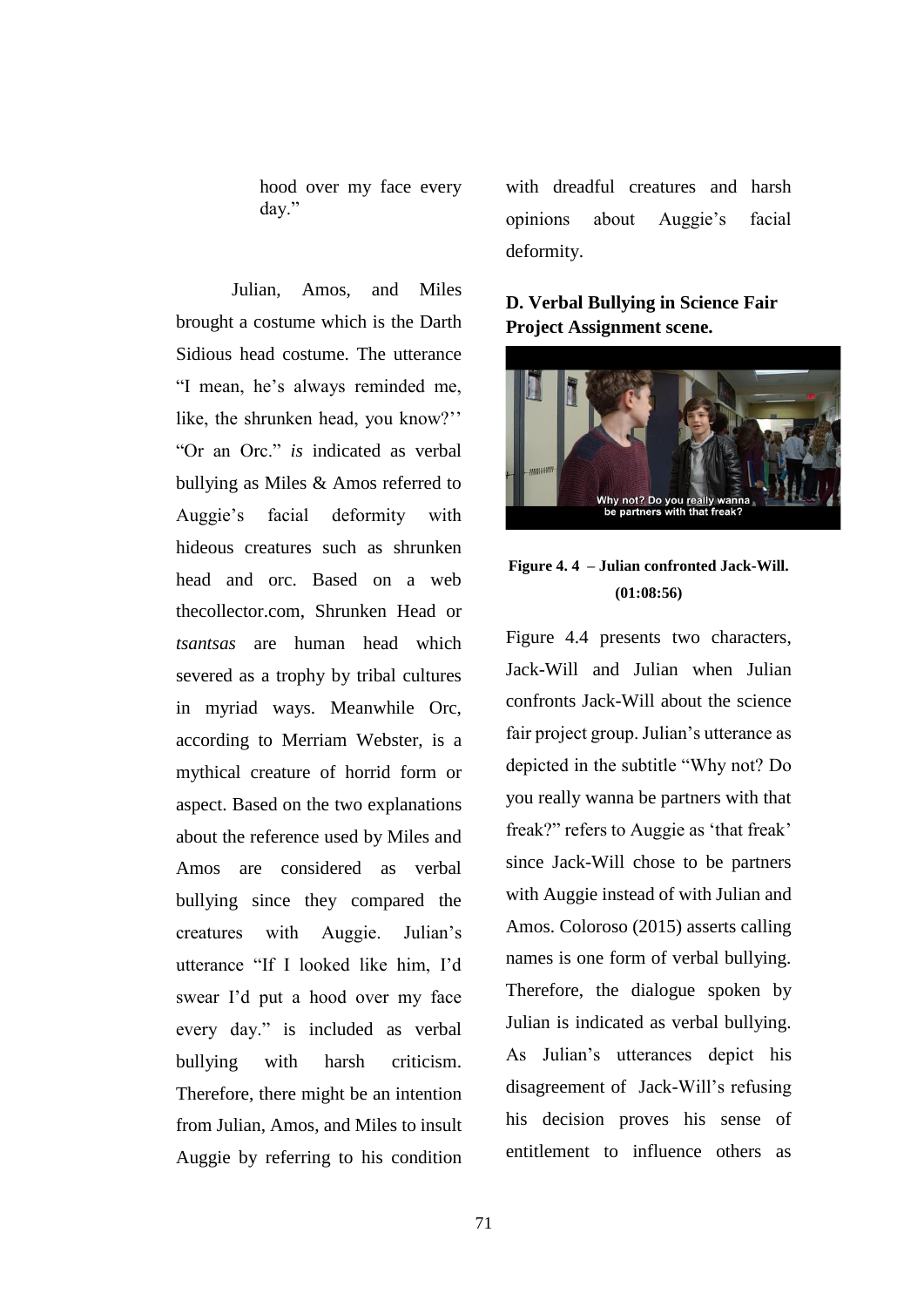Coloroso (2015) mentioned it as the characteristic of bullying.

Based on the utterance and dialogues attached in this section, proves verbal bullying occurred in elementary school. Verbal bullying occurred because of the unfamiliarity of others' differences and the feeling of superiority because of someone who is seen as inferior due to the victim's difference. The character Julian was put up in the center as he uses his power to gain what he wanted by verbally harassing Auggie whereas Jack-Will disapproved of his idea.

# **Characterization in Physical Bullying.**

**A. Physical Bullying in First Day of School Scene.** 

> Physical bullying is also identified in the First Day of School scene. Figure 4.5 below shows the character Auggie and other students. Auggie was being targeted as he was on his own while other students in a group threw balls at Auggie during sports class. Within the fact that Auggie did not do many

sports activities as he was being homeschooled before, Auggie had a hard time adjusting himself with other students' who were throwing the balls to Auggie in a group. The action of the students in a group by hitting and throwing Auggie with the ball in the scene is included as bullying since Coloroso (2015) added hitting as the form of physical bullying. As Coloroso (2015) inserts intolerance towards differences as characteristic of bullying, therefore the group of boys' action to throw balls at Auggie shows their behavior as intolerance towards others where they have seen Auggie as inferior which formed as physical bullying. The scene put the group of boys where used their power in a group to abuse Auggie physically.

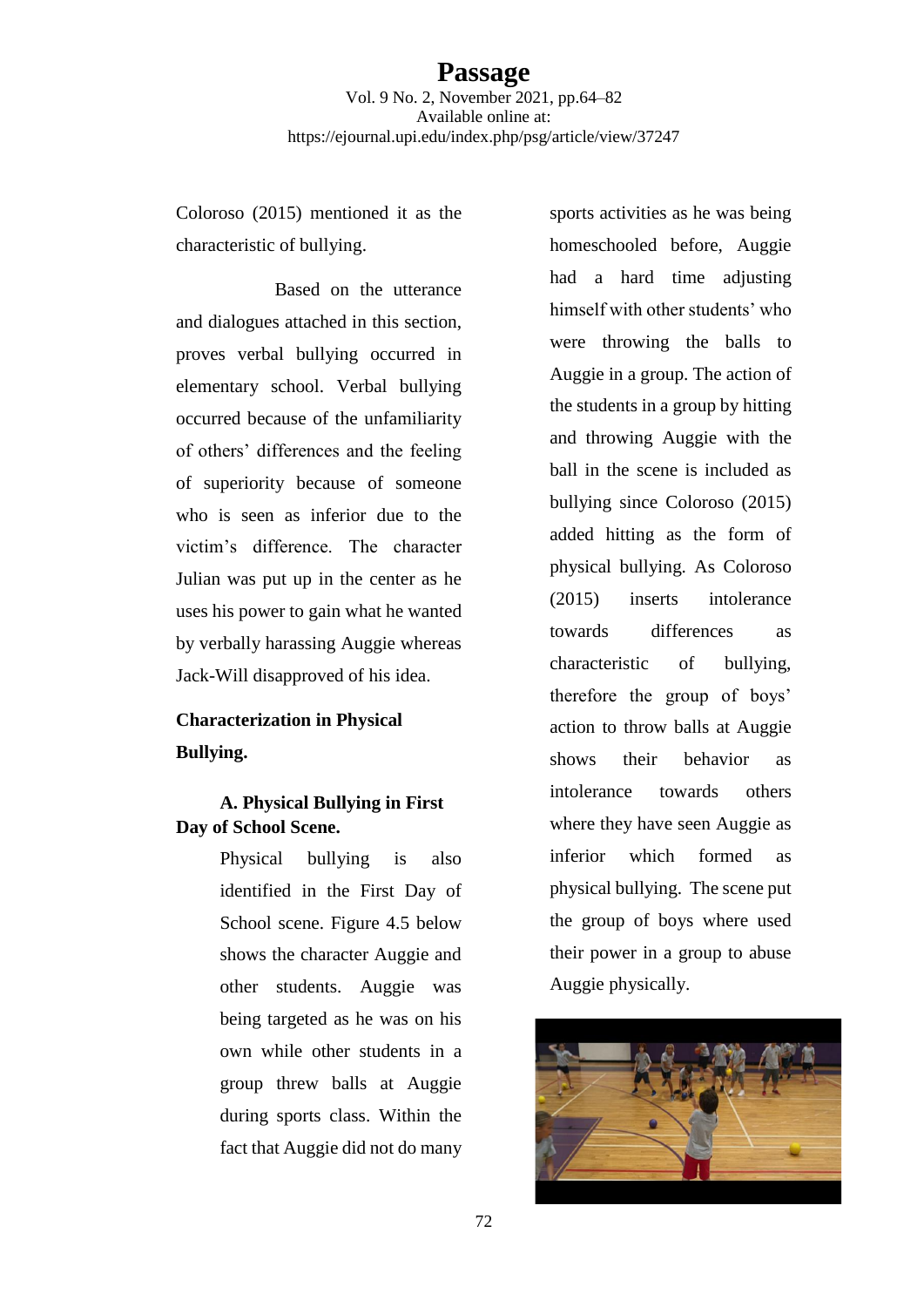**Figure 4.5 -The boys were throwing Auggie with the balls. (00:20:25**

**Characterization in Relational Bullying.**

**A. Relational Bullying in First Day of School scene.**



is **Figure 4.6– Everyone stared Auggie. (00:14:17)**

identified in the First Day of School scene, acts of relational bullying are also found in the scene. Figure 4.6 presents Auggie who was facing the camera with other students in the background looking at him as he walked into the school courtyard. The students were looking at Auggie because of Auggie's facial deformity which made Auggie feel unease. Therefore, the act of staring and avoiding Auggie when he walked down the courtyard is considered relational bullying.

**B. Relational bullying in Lunch at the Cafeteria scene.** 



**Figure 4.7– The girls talked about Jack-Will and Auggie. (00:54:21)**

In Figure 4.7, the characters in this scene are the girls; Charlotte, Summer, Ximena, and Maya who had lunch together at the same table. After seeing Auggie asked Jack-Will to stay away from him, made the girls wondering what happened to both of them. Ximena assumed that both did not get along anymore because Jack had been 'infected' by Auggie. As the dialogue from Ximena, Charlotte, and Maya is exposed below:

 Charlotte: "I wonder what happened."

> Ximena: "Maybe Jack touched Auggie and couldn't wash his hands in time. Jack finally got 'the plague'."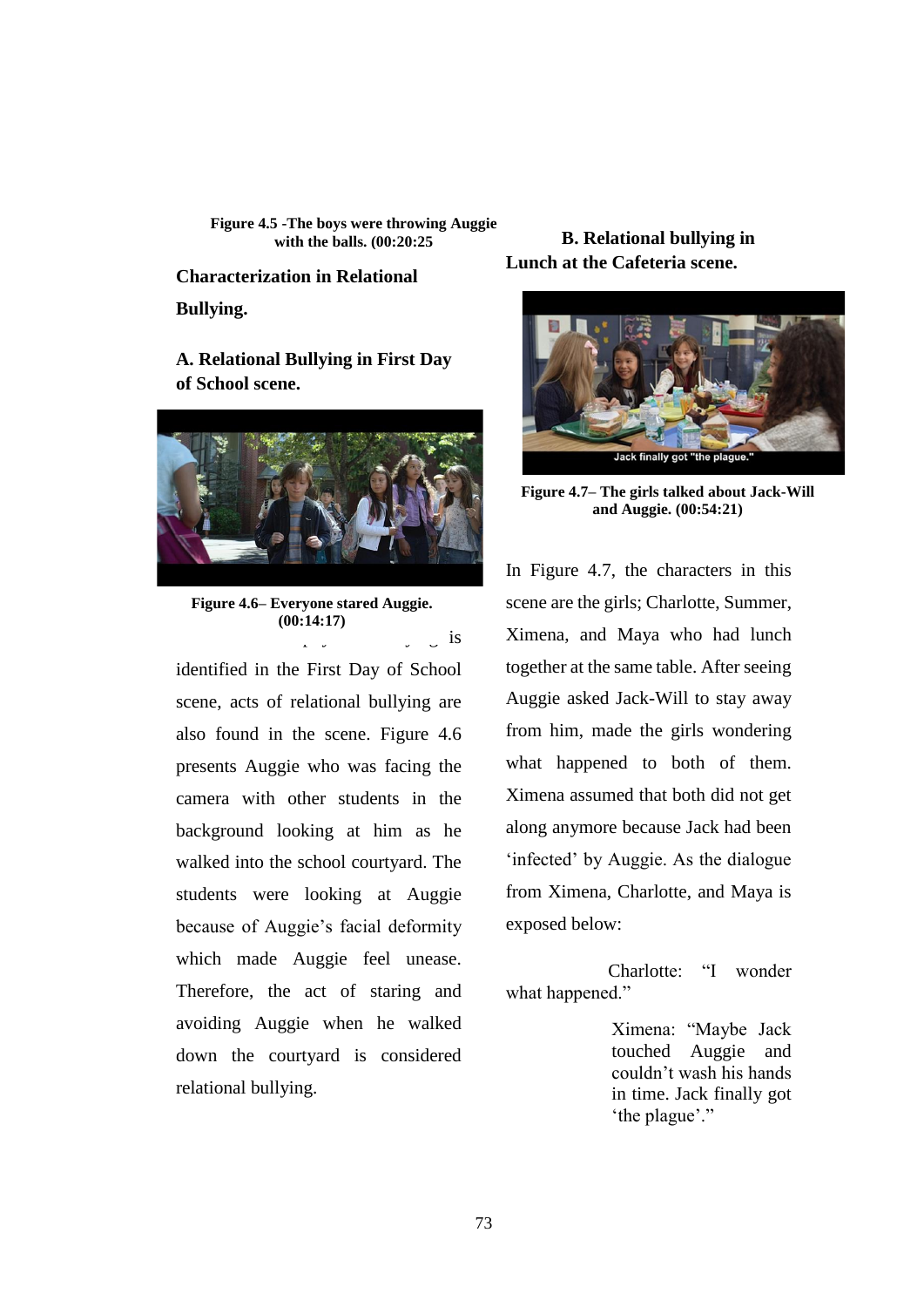# **Passage**

Vol. 9 No. 2, November 2021, pp.64–82 Available online at: https://ejournal.upi.edu/index.php/psg/article/view/37247

Charlotte: "That's not very nice." Maya: "What? We

didn't start it."

As the rumor spread around about Auggie infecting people from touch, Ximena assumed if Jack-Will had been infected by Auggie then Jack-Will got the 'plague' for not washing his hands after touching Auggie. Maya told Charlotte if the rumor was not started by them. Coloroso (2015) affirms that spreading rumors is a form of relational bullying, whereas it is used to make people avoid the victim by warning them with the rumor. The assumption from Ximena and Maya about Auggie spreading the 'plague' to Jack-Will is considered as relational bullying. This act of spreading rumors is also proof of Coloroso's theory of (2015) characteristic of bullying which is the liberty to exclude someone. Thus, this scene depicted rumor spread as to how relational bullying occurs in elementary school which resulted in students avoid Auggie since they were afraid of being 'infected'. The characters of Ximena and Maya were evolved to engage in

relational bullying by spreading the rumors of Auggie.

**C. Relational Bullying in Science Fair Project Assignment scene.** 



**Figure 4.8– Julian's request to Ms. Petosa. (01:08:31)**

Other than verbal bullying, relational bullying is also identified in Science Fair Project scene. Julian, Amos, and Jack-Will were presented in figure 4.8 with the camera focused on Jack-Will. The setting was set during the science class when Ms. Petosa talked about the science fair project. Ms. Petosa asked students to pair with their tablemates for the science fair project. Knowing Jack-Will is Auggie's tablemate, Julian asked Ms. Petosa to allow Jack-Will to be part of his group even though he already partnered with Amos. Within the fact that Julian knows Ms. Petosa asked the students to have their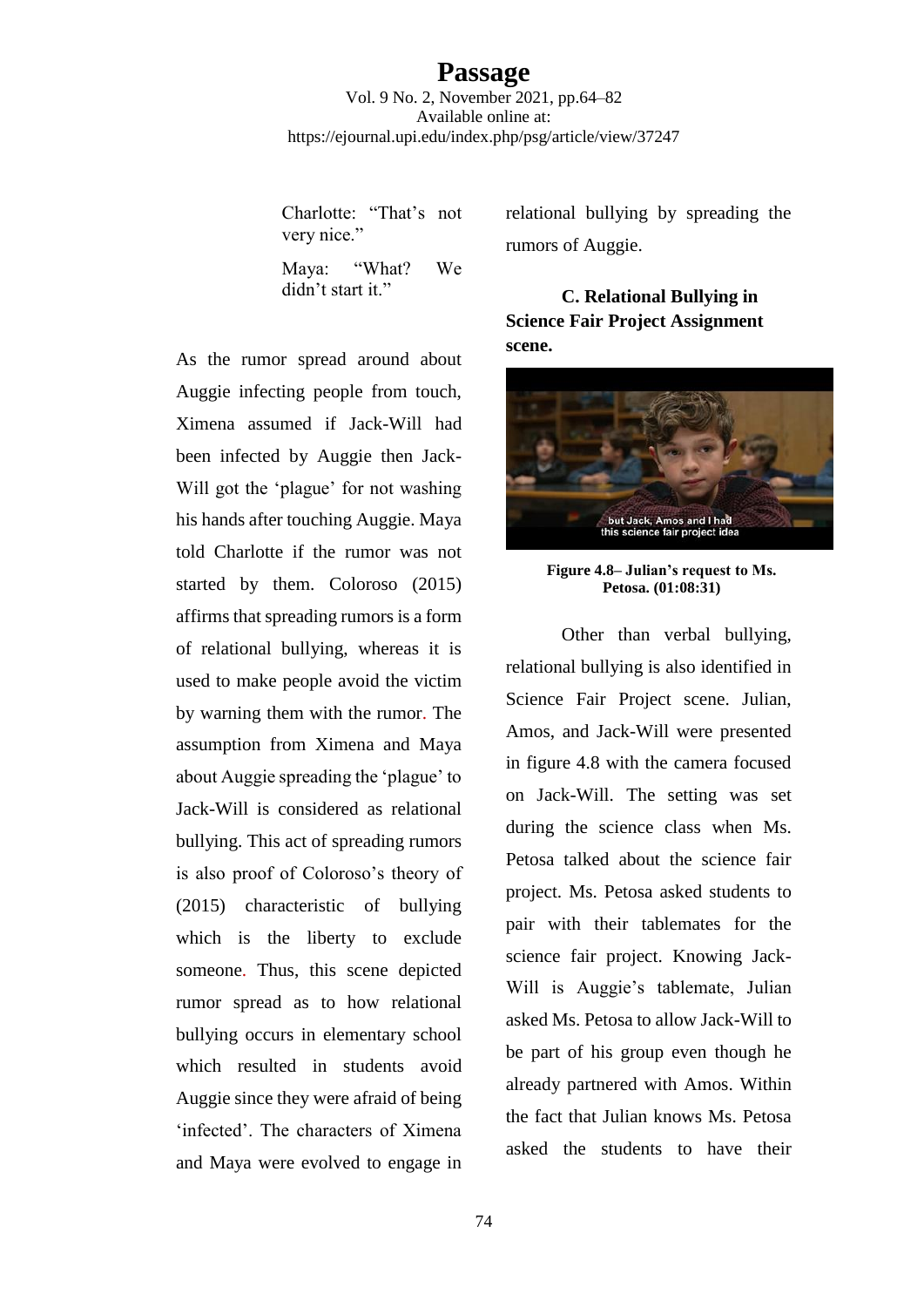tablemate as their project's partner and Jack-Will was Auggie's tablemate, made Julian's intention seem to exclude Auggie from having any partners for the project. As relational bullying includes excluding someone from the others according to Coloroso (2015), therefore Julian's request in this scene is considered as relational bullying. Julian's utterance is also implied as the act to exclude someone since Coloroso (2015) mentioned the liberty of excluding as a characteristic of bullying. His action impacted Auggie which made Auggie felt as if he did not belong to any group. In this scene, Julian's character was involved to see his power in dominating other's people will by excluding someone which resulted in relational bullying.

# **d. Relational Bullying in Drawing & Photoshopped Picture Scene.**



**Figure 4.9– Drawing & Photoshopped Picture from Julian to Auggie. (01:26:25 – 01:26:53***)*

Figure 4.9 shows Auggie's point of view when he received drawings and a picture edited by Julian. The drawing was about Auggie's facial deformity which is drawn by Julian. The group class picture was also edited by Julian where he removed Auggie from the picture. Julian also wrote a note in the picture with "No freaks allowed" and "Do everyone a favor and die!". As the fact, Auggie was also in the picture but Julian removed him made Julian's action seems to have the intention to exclude someone in a group. Therefore, what Julian did to remove Auggie from the picture and added threats to the picture were included as relational bullying which is done indirectly and digitally. Julian's behavior showed his liberty to exclude Auggie where he removed Auggie's presence in the picture. The drawings and photoshopped pictures may impact Auggie in destructing Auggie's self-esteem as if he was unwanted to his friends. Julian's character in the scene was evolved in relational bullying by using cyberbullying as the means to prove his power towards Auggie to exclude him from the same group as Julian.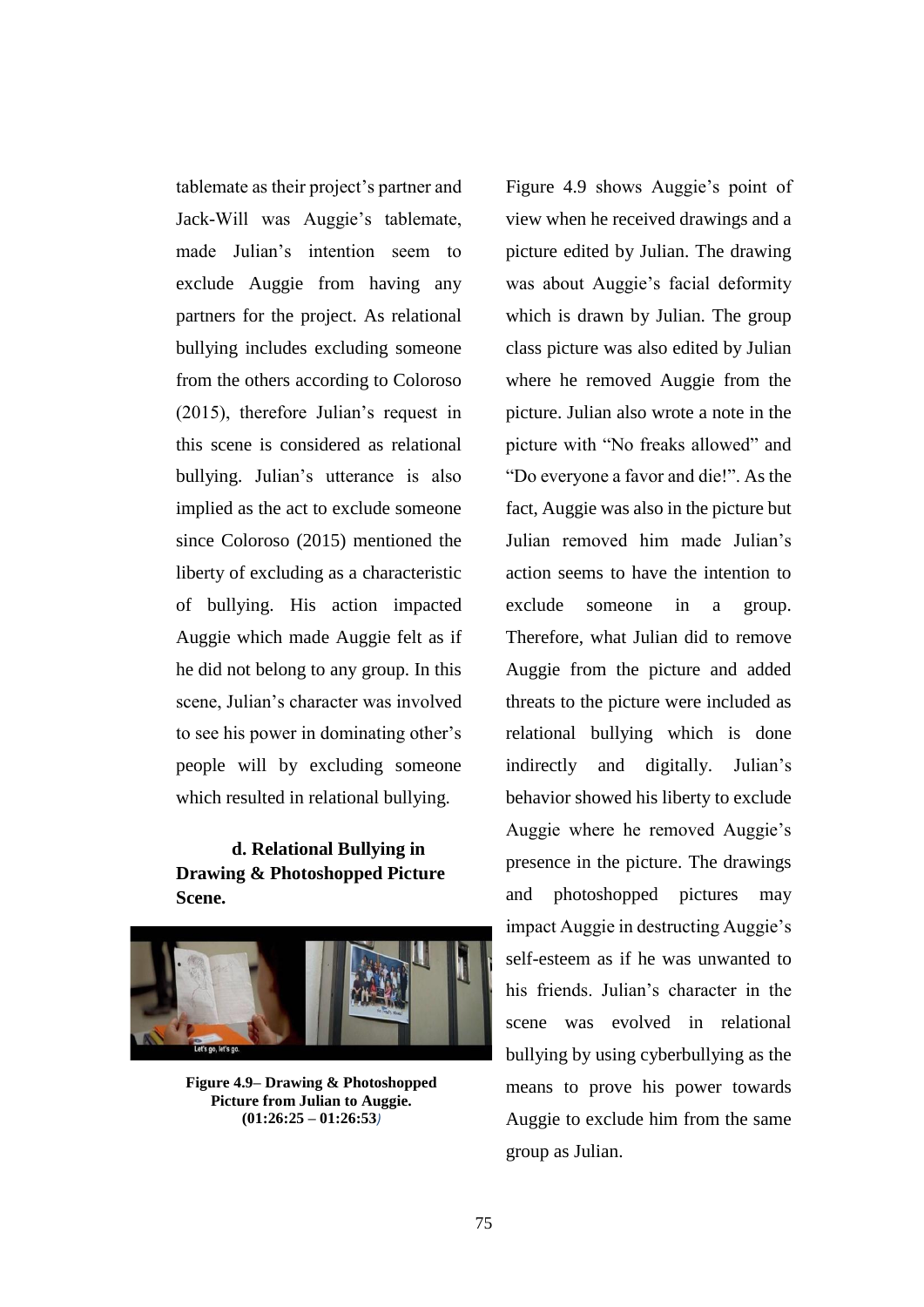# **Becoming More Alert About Bullying.**

The scenes that were being chosen about bullying imply messages to the audience to be more alert about the acts of bullying. Throughout the chosen scenes, the researcher found three main messages in the film. The messages are bullying can happen in elementary school, victims tend to stay silent when bullying occurs, and people tend to ignore bullying.

# **Bullying happens in elementary school.**

The film proves bullying happens in elementary school and is experienced by the students. The act of bullying is not only because of children being mischievous as sometimes adults took bullying in elementary school as how children were being playful for others and tend to ask the victim for ignoring the bullying act. As the solution proposed in the film for each type of bullying, it shows how it also affects Auggie as the victim of bullying. From verbal attacks, he received from Julian and his classmates referring to him as

a hideous creature broke down his selfesteem which led him to blame his condition as the cause of bullying. Auggie also had to face the struggle of being the target of relational bullying, where the rumor spread around the students that if anyone touched Auggie they would get 'infected'. Auggie also received several threats for him which consisted of words asking him to leave or be gone.

### **Victim tends to stay silent.**

Another message brought up by the film is how it portrays the victim who staying in silent when receiving acts of bullying. Victims of bullying may not conquer the bullies when receiving the acts of bullying. Thus, the victim's disappointment and frustration led to made them bottle up their feeling by themselves. The film portrays how Auggie as the victim was bottling his own emotion at first after receiving acts of bullying. As it is seen from the School Tour scene, at first Auggie did not respond to verbal attacks from Julian. Julian kept saying about how he may not pass science class since he was only homeschooled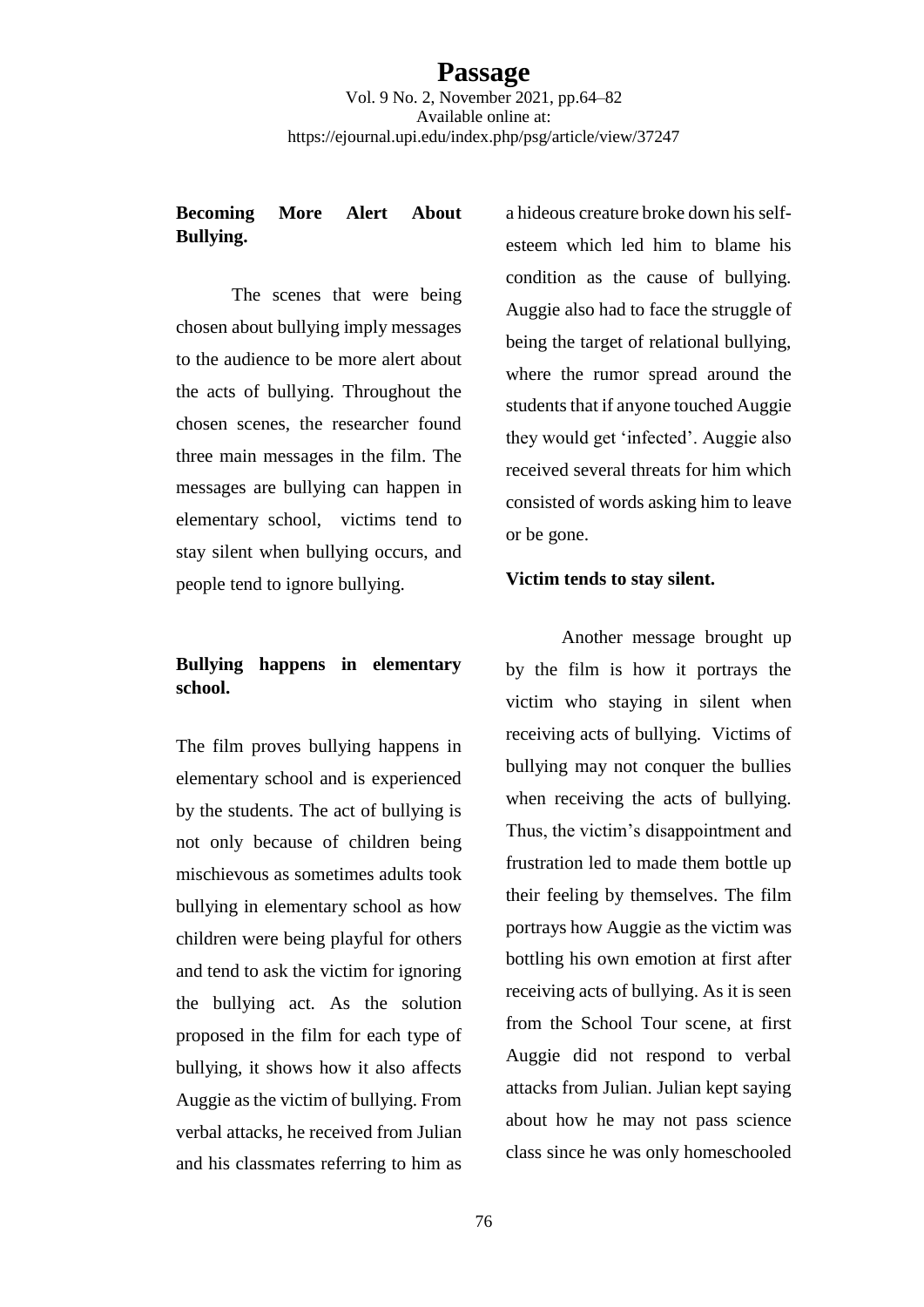before. After Julian and Jack-Will fought about Auggie responding anything to Julian, made Auggie finally responded to Julian by answering his question. Turns out, Auggie dared to correct how Julian pronounced the word 'supposably'. Auggie did not fight Julian physically or show that Julian's word had hurt him, but instead, Auggie showed that he is not different from any students who attend public school earlier in terms of academics. Auggie's action for responding to Julian shows that one of the ways to handle bully who has the intention to make others feel inferior is by showing them that the victims also had their strength or ability. Auggie shows Julian that he paid more attention to the words he said and corrected it so that Julian knows even though Auggie was only homeschooled before does not mean he was inferior to Julian.

# **People tend to turn a blind eye to bullying.**

In the film, there are supporting characters with limited roles in the storyline. The researcher noted that there are three supporting

characters in the film. They are Jack-Will, Charlotte, and Summer. When the acts of bullying occur in the film, the three supporting characters tend to do three activities: looking at the victim from afar, ignoring the situation, and being hesitant to help. This type of activity is quite common even in real life. Such phenomena only strengthen the bullying to occur and to be repeated.

The film also implies that a more courageous act to counter bullying is not easy to do. This is exemplified in the behavior presented by Jack-Will, Charlotte, and Summer. They became bystanders, who do not take action to counter bullying or the bully. However, the supporting characters experience a gradual change. They learned from the bullying. In the end, they took part in the efforts to counter bullying by taking sides with the victim, ignore the rumor, and refuse to take part in bullying.

Jack-Will, Charlotte, and Summer's change show how bystanders need to take any action as well as to counter bullying. The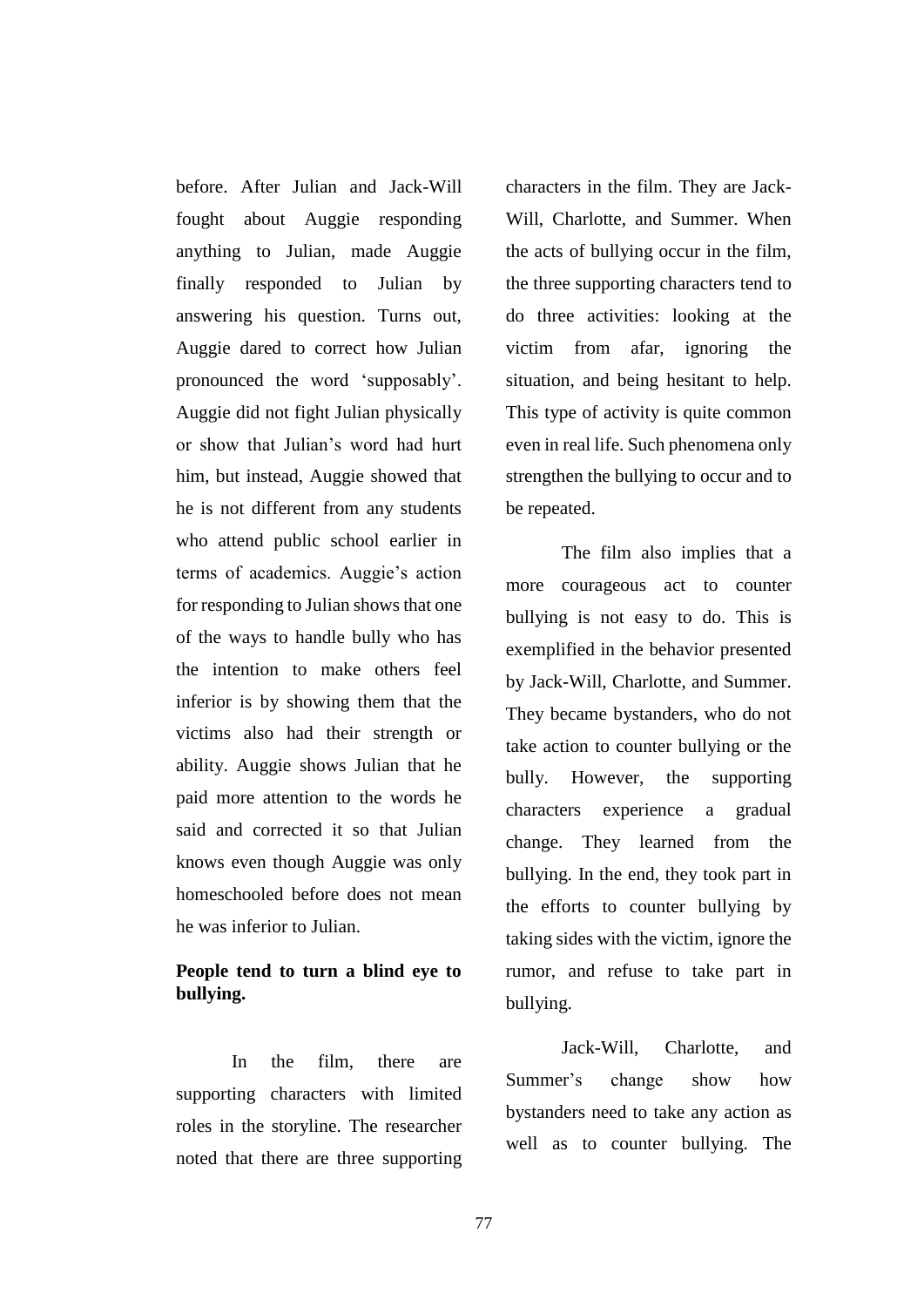change can be started from themselves. First of all by not turning a blind eye to any bullying acts.

Based on the characterization analysis of the film *Wonder* (2017), the film successfully presents how bullying occurred in an elementary school with messages to alert viewers about bullying. By showing how *Wonder* presents the occurrence of bullying the researcher identified several reasons that films about bullying as the issue might help to raise awareness of bullying.

### **Films as a tool for learning.**

To begin with, the first reason is that this kind of film may inspire filmmakers in the future to create more films which help the children learn about bullying, not to become a bully but learn how to handle bullying. Such films about bullying in elementary school may be used by teachers to raise awareness among students about: what bullying is and what they can do they happen to see the act of bullying around them. From the film, they may learn about the messages and also identify their role in such cases.

# **Films as a way to enrich**

# **perspectives.**

The second reason is that the film shares many perspectives with the viewers about people who are affected because of bullying. One of the effects shown by the film *Wonder* is how bullying affects the victim's selfesteem. The victim tends to blame themselves as their condition is the reason why bullying happens. They even have low self-appreciation whereas they feel that they do not deserve the achievements they have.

The family of the victims might learn from the film as well. The victim's family often are confused and are not sure of the ways to handle the victim's condition. They want a change but are also confused about what to do and worry if their way of approaching the victim would not help them to lighten the effect of bullying. Another perspective that is presented in the film is from bystanders. Whereas the bystanders may be confused about how to cope with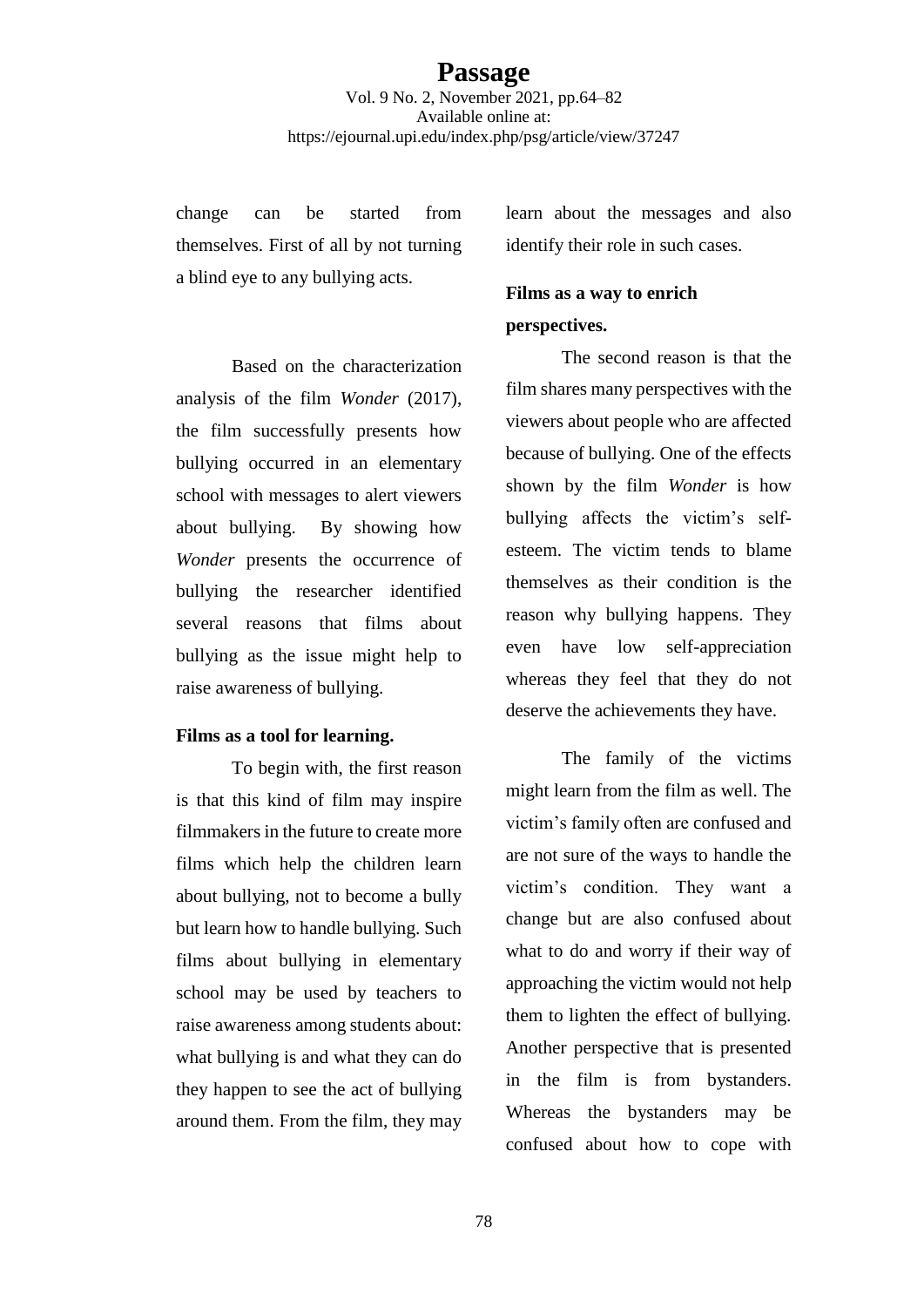bullying and stand up for the victim. Bystanders also feel a dilemma where they want to protect or help the victim but at the same time, they are also afraid of being the target of bullying from the bullies if they protect the victim. The feeling of fear comes from what they see from bullies to the victim. As a result, it causes a dilemma for them to stand up for the victim or just ignore them to protect themselves. These various perspectives may enrich the viewer's insight into the struggles of people included in the bullying hence it is important to add these perspectives to the film.

Bullying has been one of the issues that are presented in Indonesian films. Similar to *Wonder*, bullying films in Indonesia depicted bullying which is caused by physical appearance. What makes Indonesian films of bullying different from *Wonder* is the portrayal of bullying in Indonesian films tends to be portrayed by teenagers rather than by children. Indonesian films also tend to use bullying as a side conflict in the film rather than the main issue. Thus, this research presents how the film *Wonder* 

successfully presents how bullying occurred in an elementary school by presenting the characters who are involved in bullying such as the victim, the bullies, the bystanders, and the family's victim and also messages to raise awareness about bullying in children. The presentation of bullying in films may inspire filmmakers in Indonesia to provide films with bullying as the main issue from the point of view of children. By addressing the issue of bullying in children through films, Indonesian filmmakers may build awareness about bullying in children to viewers.

### **CONCLUSION**

Bullying is aggressive behavior that has developed as a social issue. Bullying is perpetrated by someone or a group who appears to have greater power over someone or a group who appears to have less power which impacts the victim. Thus, this research of bullying in the film uses the film *Wonder* (2017) to determine how the film depicts bullying in an elementary school and what lessons are delivered via the presentations. This research uses the theory of bullying from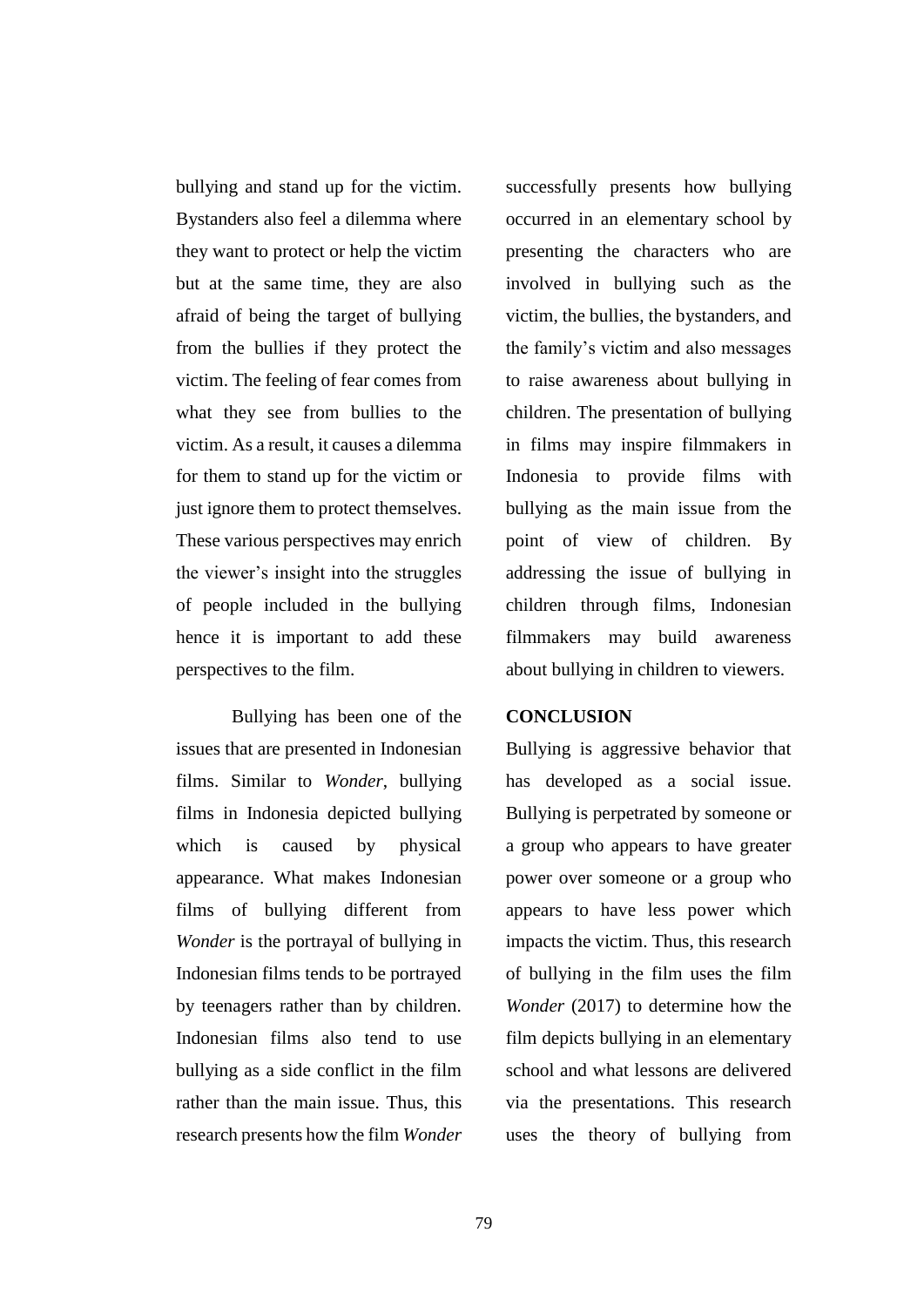Coloroso (2015) and characterization in films from Boggs & Petrie (2008) as theoretical frameworks to identify bullying in selected scenes.

Characterization in films found bullying in elementary school in three types of bullying: verbally, physically, and relationally. The bullies' characters have demonstrated bullying behavior by displaying an attitude of superiority, intolerance for difference, and the power to exclude someone from a group. Thus, the acts of bullying resulted in messages conveyed in the film to the viewers especially children & adult viewers to become more alert about bullying which also occurred in elementary school, how the victim tends to stay silent, and people tend to look away when bullying is happening.

As a result, it can be concluded that bullying in the film may be used to portray how bullying happens in an elementary school with messages to reduce the act of bullying. Therefore, it is critical to provide bullying in films to increase awareness of bullying among both children and adults.

### **REFERENCES**

- Boggs, M. J. & Petrie, D.W. (2008). *The Art of Watching Films* (7th ed.). New York: The McGraw – Hill Companies.
- Chobsky, S. (2017). *Wonder*. Lionsgate: United States.
- Coloroso, B. (2015) *The Bully, The Bullied, and The Not-So Innocent Bystander.* London, New York: HarperCollins Publishers Inc.
- Esch, G. (2008). Children's Literature: Perceptions of Bullying. *Childhood Education*, 84(6), 379–382. doi:10.1080/00094056.2008.1 0523046
- Farrington, D. P. (1993). Understanding and Preventing Bullying. *Crime and Justice,* 17, 381-458. [https://doi.org/10.1086/44921](https://doi.org/10.1086/449217) [7](https://doi.org/10.1086/449217)
- Fauzia, T.F., & Rahmiaji, L.R. (2019). Memahami Pengalaman Body Shaming Pada Remaja